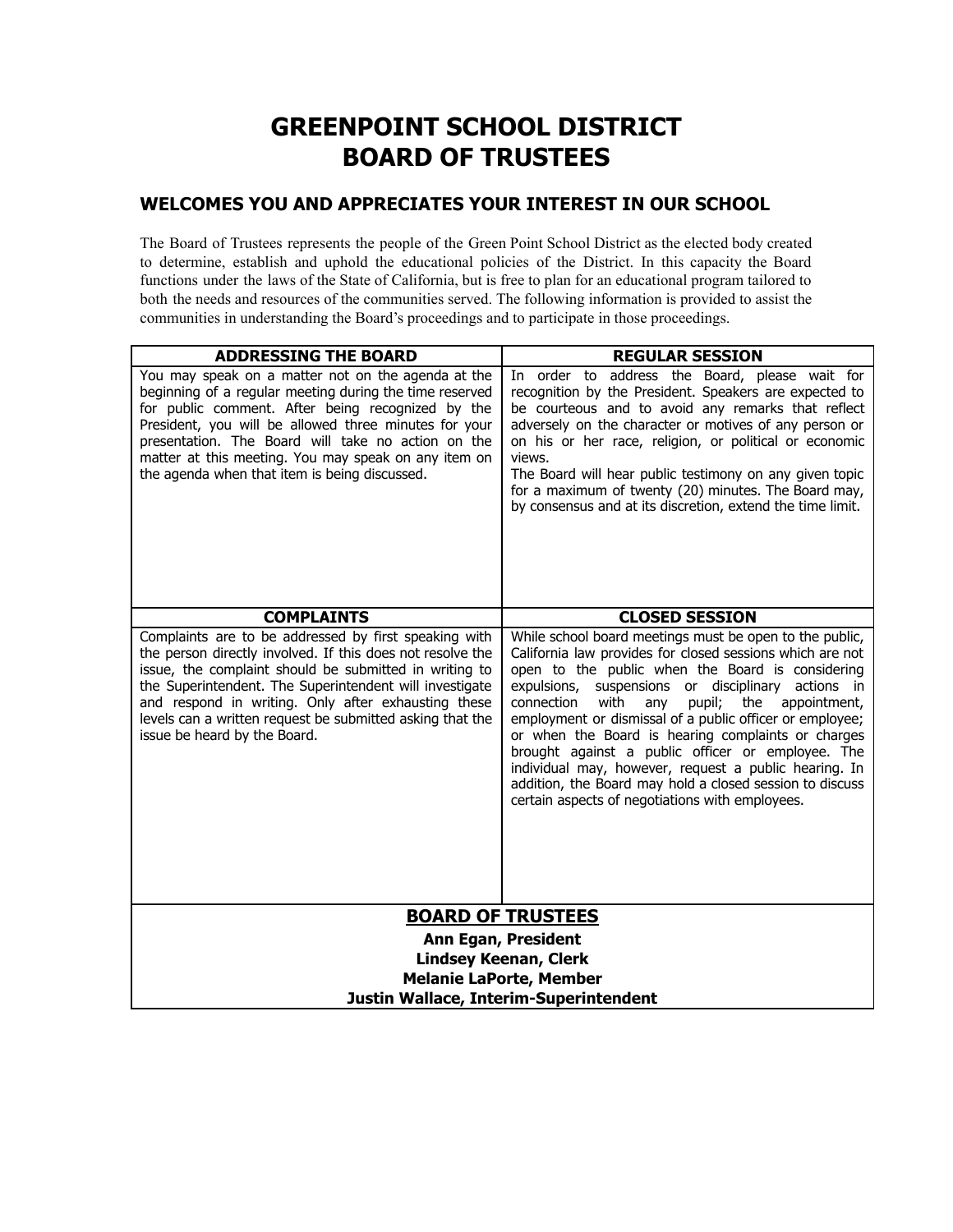### **GREEN POINT SCHOOL DISTRICT REGULAR BOARD MEETING GREEN POINT SCHOOL CLASSROOM 180 VALKENSAR LANE – BLUE LAKE, CA 95525**

# **Thursday 2/11/2021 Regular Session @ 4:00 p.m.**

# **Join Zoom Meeting https://us02web.zoom.us/j/81508662689?pwd=RkpOeDF4NkZuemhnbD Iyd3F6djlrUT09**

# **Meeting ID: 815 0866 2689 Passcode: dragonfly**

# **Dial by your location +1 669 900 9128 US**

## BOARD MEETING AGENDA

Published Agenda - Any materials required by law to be made available to the public prior to a meeting of the Board of Trustees can be inspected at the District Office, 180 Valkensar Road, Blue Lake CA. the Friday prior to the meeting during normal business hours, 8:00 a.m.-4:00 p.m. These documents, which are a matter of public record and subject to the Public Records Act, will also be available for review at the meeting during the deliberations of the Board. If any member of the public wishes to have a copy of any of these materials, they will be available during normal business hours for the reproduction cost of ten cents (10¢) per page.

### **1.0 CALL TO ORDER OF OPEN SESSION, PLEDGE OF ALLEGIANCE**

#### **2.0 CLOSED SESSION**

- 2.1 Announcement of Closed Session Items
- 2.2 Public Comment Closed Session Items
- 2.3 Public Employee Appointment (Gov. Code 54957) Title: Superintendent

#### **3.0 RECONVENING OF OPEN SESSION**

#### **4.0 APPROVAL OF AGENDA ORDER**

#### **5.0 CONSENT AGENDA**

**Notice to the Public:** All matters listed under Consent Agenda are considered by the Board to be routine and will be enacted by one motion in the form listed below, unless any member of the Board requests that an item be removed from the Consent Agenda for separate consideration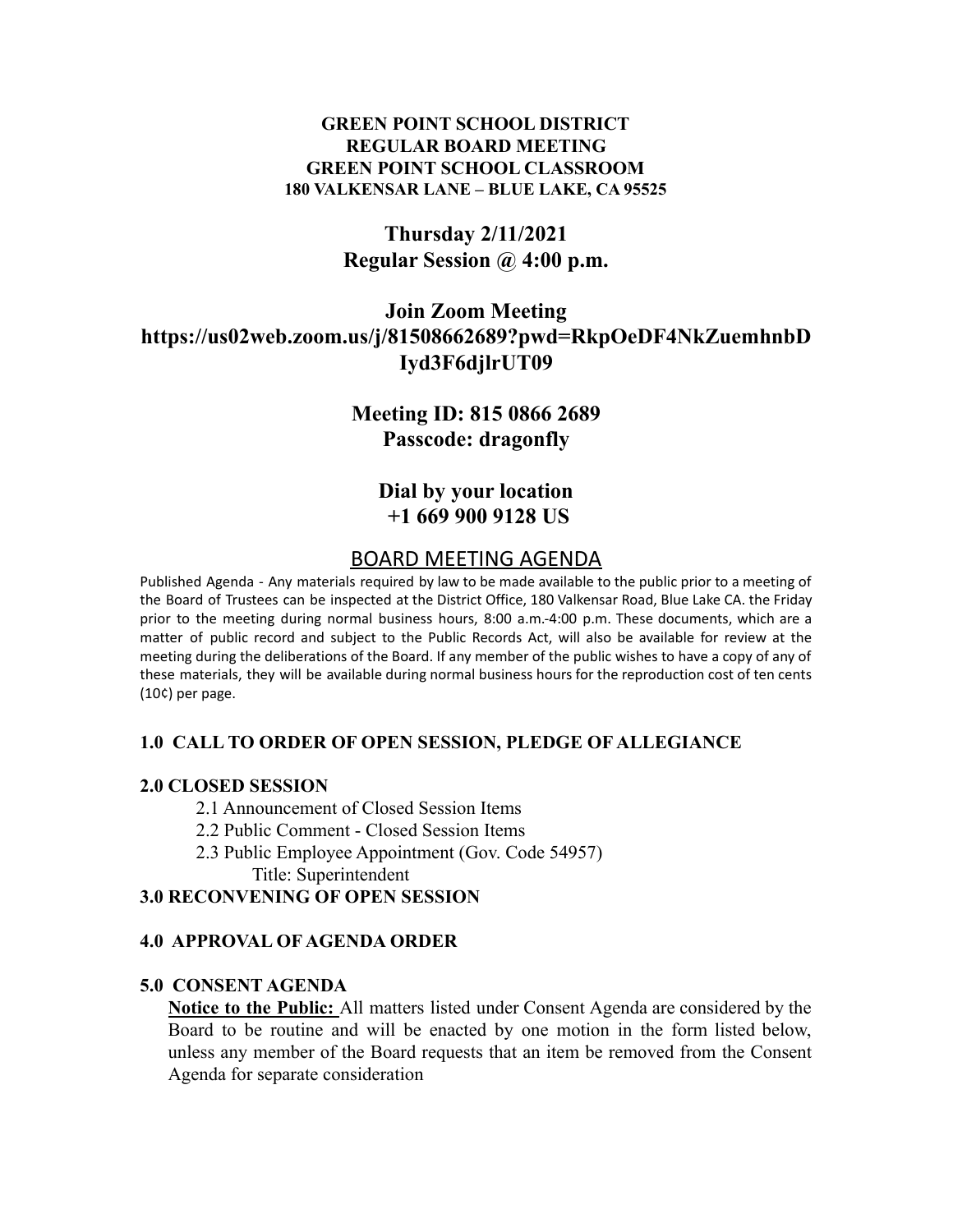- 5.1 Approval of Minutes from the 1/15/21 meeting
- 5.2 Approval of Warrants: Batches #21000018-21000021

#### **6.0 CORRESPONDENCE/INFORMATION ITEMS**

Correspondence will be received and shared with the Board at this time. Board Members and Superintendent will have the opportunity to make comments and share items of information that will benefit the district.

- 6.1 Form 700 from Humboldt County Office of Elections for Board Members
- 6.2 LCAP discussion

### **7.0 PUBLIC COMMENTS**

Members of the community are welcome to address the Board of Trustees on *non-agenda* subject or item of specific concern. Speakers will stand and state their name and any group they are representing. There will be a time limit of three (3) minutes per speaker and a total time limit of fifteen (15) minutes per issue. If there are representatives from opposing points of view, each side will be allotted half the total time.

### **8.0 POSSIBLE ACTION ITEMS**

Members of the public may address the trustees regarding an agenda item after the presentation has been made. Anyone wishing to address the trustees will stand and state their name and any group they are representing. There will be a time limit of three (3) minutes per person per item. There will be a total time limit of fifteen (15) minutes per agenda item. If there are representatives from opposing points of view, each side will be allotted half the total time. The discussion of the agenda item will take place after the Public comments and be limited to the Governance Team.

8.1 Discussion and possible action on approving the SELPA Local Plan

8.2 Discussion and possible approval of the Comprehensive School Safety Plan (CSSP)

8.3 Discussion and possible approval of the Contract for the new Superintendent

#### **9.0 ADMINISTRATIVE REPORTS**

- 9.1 Superintendent's Report
- 9.2 Principal's Report
- 9.3 Board Member Reports

#### **10.0 ADJOURNMENT**

NOTICE: Any writing, not exempt from public disclosure under Government Code Section 6253.5, 6254, 6254.3, 6254.7, 6254.15, 6254.16, or 6254.22, which is distributed to all or a majority of the members of the governing board by any person in connection with a matter subject to discussion or consideration at an open regular meeting of the board is available for public inspection at: Green Point Elementary School District, 180 Valkensar Lane, Blue Lake, CA 95525